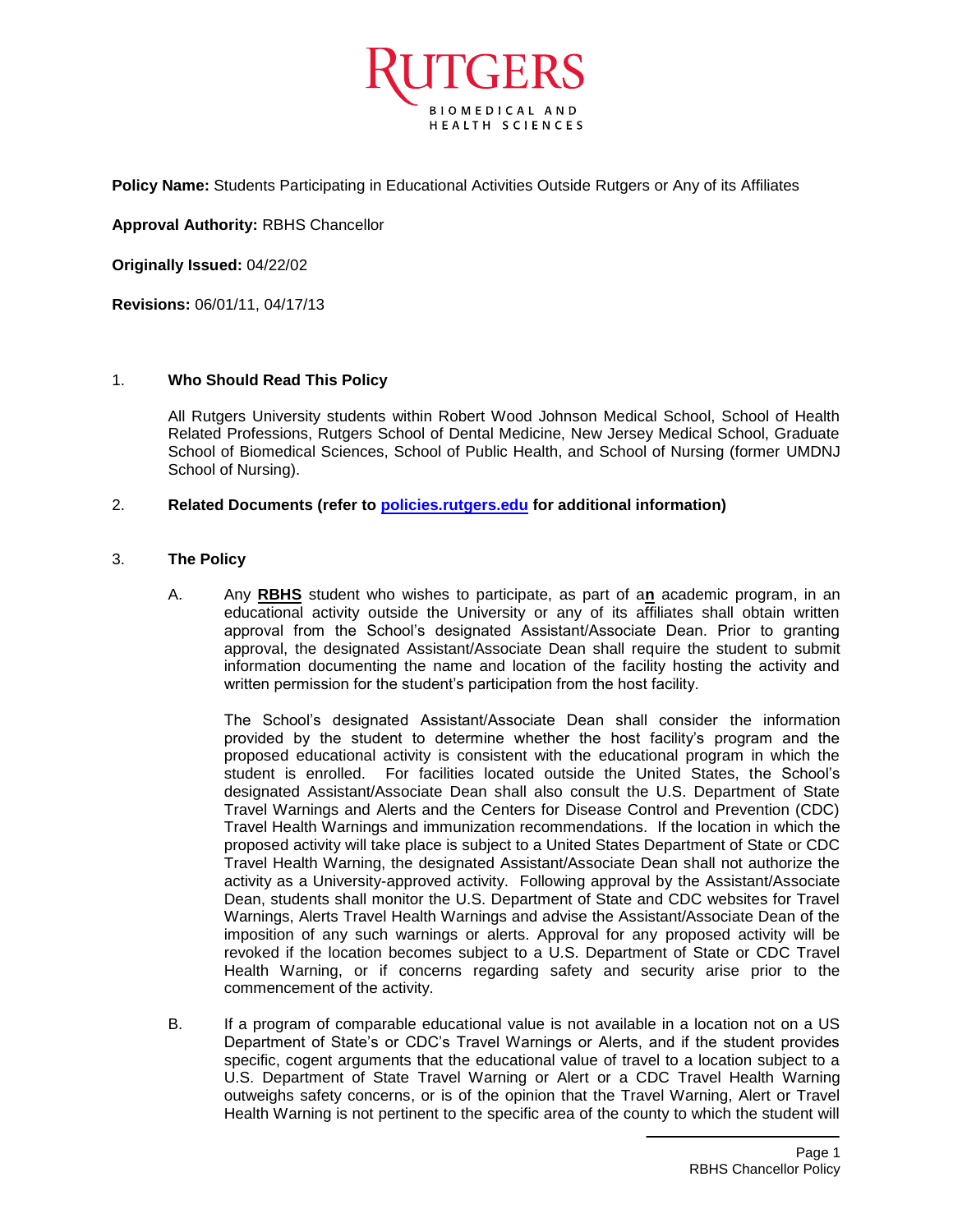be traveling, the student may request an exemption to the denial of travel by submitting a written justification to the appropriate Assistant/Associate Dean.

If the Assistant/Associate Dean supports the student's decision to travel to a location subject to U.S. Department of State Travel Warning or Alert or CDC Travel Health Warning, she/he will forward all pertinent information, including the student's written justification, to the Vice Chancellor for Academic Affairs who will convene an ad hoc committee of that School's Assistant/Associate Dean for Academic Affairs, Student Affairs, or Global Health, as appropriate, a designee from another RBHS school, and a designee from the Office of Academic Affairs. The ad hoc committee will review the pertinent information and consider the educational value of the travel versus the risk of travel. The committee may consult with outside agencies and/or University resources, including the Department of Risk Management, and Insurance, with expertise in study abroad and/or international travel. The decision of the committee is final.

The University's Office of Emergency Management is available to assist the School's designated Assistant/Associate Dean with the risk assessment and management process.

- C. Students must secure health insurance to provide adequate coverage for any injuries or illnesses sustained or experienced while participating in University-approved educational activities outside the University or any of its affiliates. If studying outside the U.S., the insurance policy, or such insurance as described in Exhibit D, must include, but not be limited to, coverage for medical evacuation and repatriation.
- D. Students are required to review the immunization guideline recommendations of the Centers for Disease Control and Prevention for travel to a particular country or region and to consult with the School's Assistant/Associate Dean for Academic Affairs, Student Affairs, or Global Health, as appropriate to review the immunization recommendations.
- E. Students are required to monitor the U.S. Department of State website for recommendations for notifications to local U.S. Embassies of their local contact information and any other suggested data. Travelers are also advised to enroll in the State Department's "Smart Traveler Enrollment Program (STEP)"; information can be found at [https://travelregistration.state.gov/ibrs/ui.](https://travelregistration.state.gov/ibrs/ui) This program allows the traveler to enter information about the trip so the Department of State can assist in an emergency and provide routine information from the nearest U.S. embassy or consulate. In addition, all travelers should have the U.S. Department of State Citizens Emergency Center Assistance to Travelers phone number readily available and accessible to them when in the foreign country: (202) 647-5225.
- F. All students participating in a University-approved educational activity outside the University or any of its affiliates for either a single activity of an extended period of time or for time periods in which they will likely participate in more than one shorter-term activity (e.g., University-sponsored trips to conferences), must sign a "Waiver and Release Agreement" (see EXHIBITS A and B) prior to embarking on the activity. If EXHIBIT B is not signed and on file prior to the activity, then EXHIBIT A must be signed and filed. These forms are available to students at the office of each School's designated Assistant/Associate Dean.
- G. Each School of the University shall include the statement concerning waiver and release (see EXHIBIT C) in its catalog and/or student handbook indicating the requirements for students participating in University-approved educational activities outside of the University or any of its affiliates.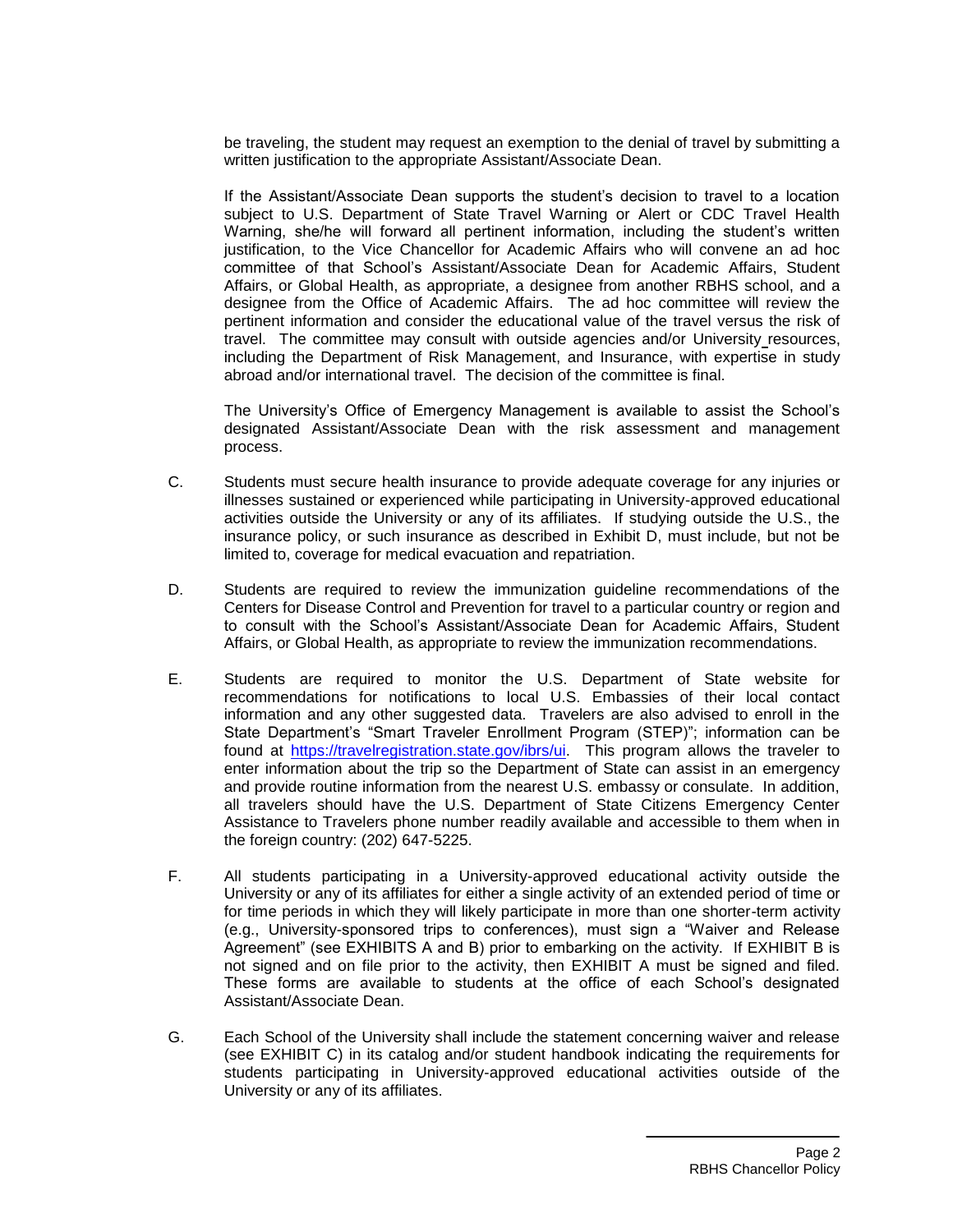- H. The designated Assistant/Associate Dean shall maintain information concerning all approved educational activities outside Rutgers or any of its affiliates, including identification of the student, the host facility, dates of participation, assurance by the student that required health insurance is in place (included in EXHIBIT A and EXHIBIT B), telephone number or other reliable means of contacting the student and documentation of approval of the activity by the School. The information should be maintained in a manner in which names of host facilities, students and category of educational activity are available for reference.
- I. Travel with or Transportation of Research-Related Materials and Data Students traveling outside the United States must be aware of federal limitations on items that can be carried abroad. All transfers of research materials, software or data must comply with export control and trade sanction regulations. Export controls are federal laws that regulate the export of sensitive technologies, equipment, software, biological agents and related data services. These laws require that licenses be obtained for exports of these sensitive items unless an exemption exists. Trade sanctions against hostile targets, including countries, may prohibit travel, payment or providing anything of value to the sanctioned country, regardless of exemptions. More information regarding export controls can be found at: [http://www.bis.doc.gov/deemedexports/deemedexportsfaqs.html.](http://www.bis.doc.gov/deemedexports/deemedexportsfaqs.html) Questions should be directed to the Office of Legal Management.
- VI. EXHIBITS
	- A. WAIVER AND RELEASE AGREEMENT FOR USE PRIOR TO PARTICIPATION IN A UNIVERSITY-APPROVED EDUCATIONAL ACTIVITY OUTSIDE RUTGERS OR ITS AFFILIATES FOR AN EXTENDED PERIOD OF TIME
	- B. WAIVER AND RELEASE AGREEMENT FOR USE PRIOR TO PARTICIPATION IN ONE OR MORE SHORT-TERM UNIVERSITY-APPROVED EDUCATIONAL ACTIVITIES OUTSIDE RUTGERS OR ITS AFFILIATES
	- C. WAIVER AND RELEASE FOR STUDY OUTSIDE RUTGERS OR ITS AFFILIATES (For Inclusion in Catalog and/or Student Handbook. This Statement Does Not Eliminate the Need for Students to Sign Waiver Forms).
	- D. INTERNATIONAL TRAVEL INSURANCE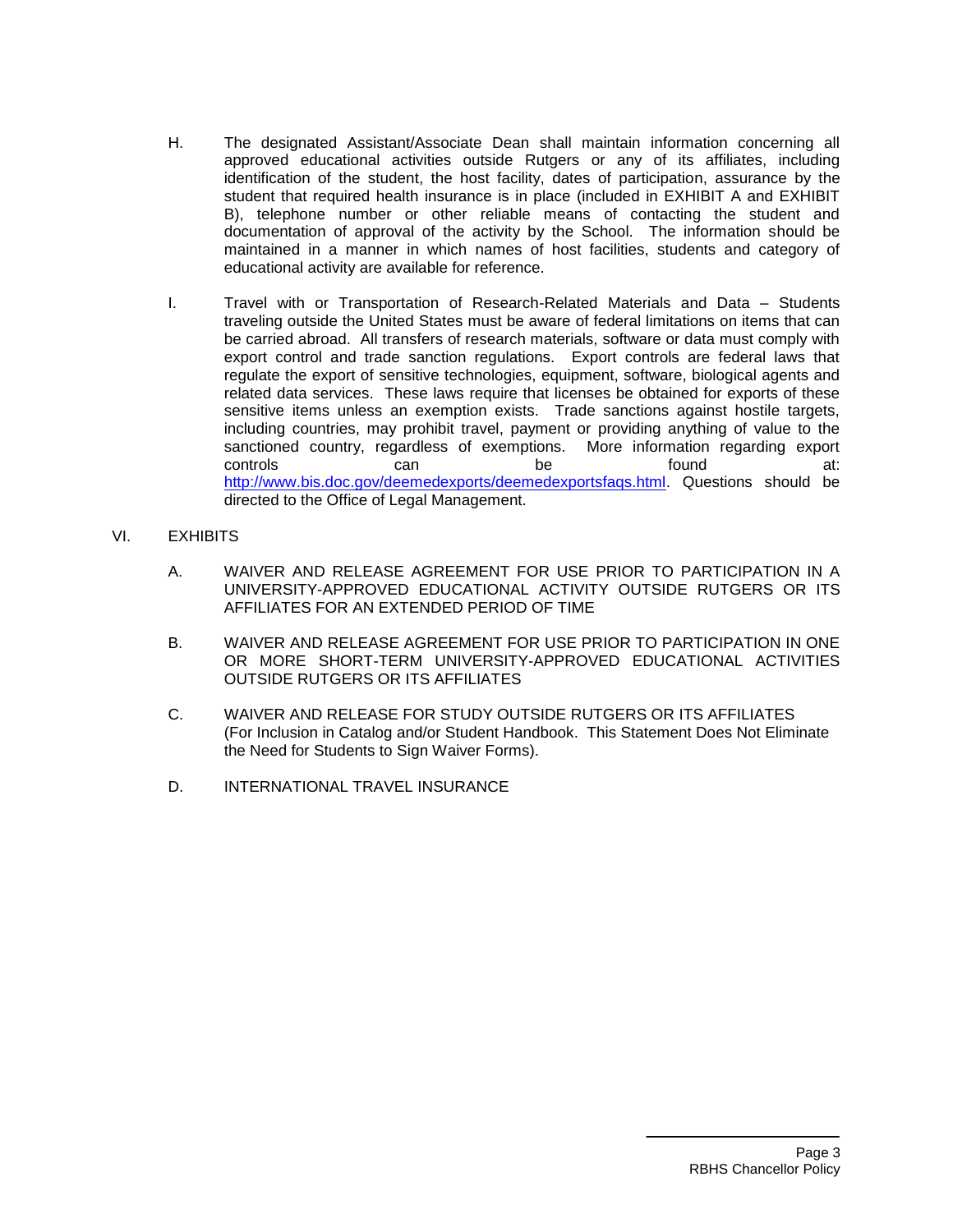# EXHIBIT A

#### **WAIVER AND RELEASE AGREEMENT FOR USE PRIOR TO PARTICIPATION IN A UNIVERSITY-APPROVED EDUCATIONAL ACTIVITY OUTSIDE RUTGERS OR ITS AFFILIATES FOR AN EXTENDED PERIOD OF TIME**

This is a release of legal rights – read and understand before signing.

I am a student at Rutgers, The State University ("University") and have asked and been granted permission to participate in a program of study or educationally related experience ("Program") outside the University or any of its affiliates.

\_\_\_\_\_\_\_\_\_\_\_\_\_\_\_\_\_\_\_\_\_\_\_\_\_\_\_\_\_\_\_\_\_\_\_\_\_\_\_\_\_\_\_\_\_\_\_\_\_\_\_\_\_\_\_\_\_\_\_\_\_\_\_\_\_\_\_\_\_\_\_\_\_\_\_\_\_\_\_\_\_\_\_\_ \_\_\_\_\_\_\_\_\_\_\_\_\_\_\_\_\_\_\_\_\_\_\_\_\_\_\_\_\_\_\_\_\_\_\_\_\_\_\_\_\_\_\_\_\_\_\_\_\_\_\_\_\_\_\_\_\_\_\_\_\_\_\_\_\_\_\_\_\_\_\_\_\_\_\_\_\_\_\_\_\_\_\_\_

\_\_\_\_\_\_\_\_\_\_\_\_\_\_\_\_\_\_\_\_\_\_\_\_\_\_\_\_\_\_\_\_\_\_\_\_\_\_\_\_\_\_\_\_\_\_\_\_\_\_\_\_\_\_\_\_\_\_\_\_\_\_\_\_\_\_\_\_\_\_\_\_\_\_\_\_\_\_\_\_\_\_\_\_

Name of Program institution, dates of participation and Program contact information:

\_\_\_\_\_\_\_\_\_\_\_\_\_\_\_\_\_\_

 $\overline{\phantom{a}}$ 

In consideration for being permitted to participate in the Program, I agree to the following:

- 1. I have secured, or will have secured before commencing the Program, health insurance to provide adequate coverage for any injuries or illnesses that I may sustain or experience while participating in the Program. In addition to and separate from the requirement for me to carry health insurance, if studying outside the U.S., I understand that I must be covered by insurance for medical evacuation and repatriation. Medical and repatriation insurance may be provided through my health insurance coverage, by my independently obtained travel insurance or by travel insurance which may be obtained on my behalf by the University. I acknowledge that the University has provided me with information concerning any insurance engaged by the University on my behalf and concerning the availability of such commercial insurance for my purchase. By my signature below I certify that I have confirmed that my health care coverage will adequately cover me while outside of my area of residence or, if applicable, outside the United States, and hereby release the University, its officers, employees, faculty and agents from any responsibility or liability for expenses or damages incurred by me for injuries or illnesses (including death) that I may incur, including any expenses or funds that may be advanced by the University, or by an insurer covering my travel, to facilitate my safety or wellbeing. By way of example, an international travel insurer, such as International SOS, may advance funds to me to allow immediate medical treatment. Those funds may be charged to the University, and I agree to reimburse the University for the full amount. I agree to be personally responsible for seeking any available reimbursement from my health insurance provider and to be solely responsible for any costs not covered by my health insurer due to deductibles, co-payments, uncovered services or any other reason whatsoever. If I am an employee of the University, I agree to allow the University legal authority to withhold from or garnish my future wages in the event of any such costs. (Please consult the Office of Student Affairs for current travel insurance information.)
- 2. I hereby authorize Rutgers to approve payment by any international travel insurer for overseas medical, dental or other offered services, on my behalf, in the event of an emergency.
- 3. I understand that the Program institution or agency is an independent operator and not sponsored by or affiliated with the University in any manner. Notwithstanding any agreement by the University to award academic credit for the course of study I undertake, the University has not required me to participate in the Program in any way, and my academic progress at the University will not be adversely affected if I decide not to participate. I understand that the University has not undertaken any kind of control or supervision over the Program institution, my program of study, my itinerary, obtaining/maintaining the appropriate documents (passport/visa) for travel outside of the US, travel arrangements or accommodations.
- 4. I understand that there are unavoidable risks in travel and living away from home, including the risks of transportation, foreign political, legal, social and economic conditions; different standards of design,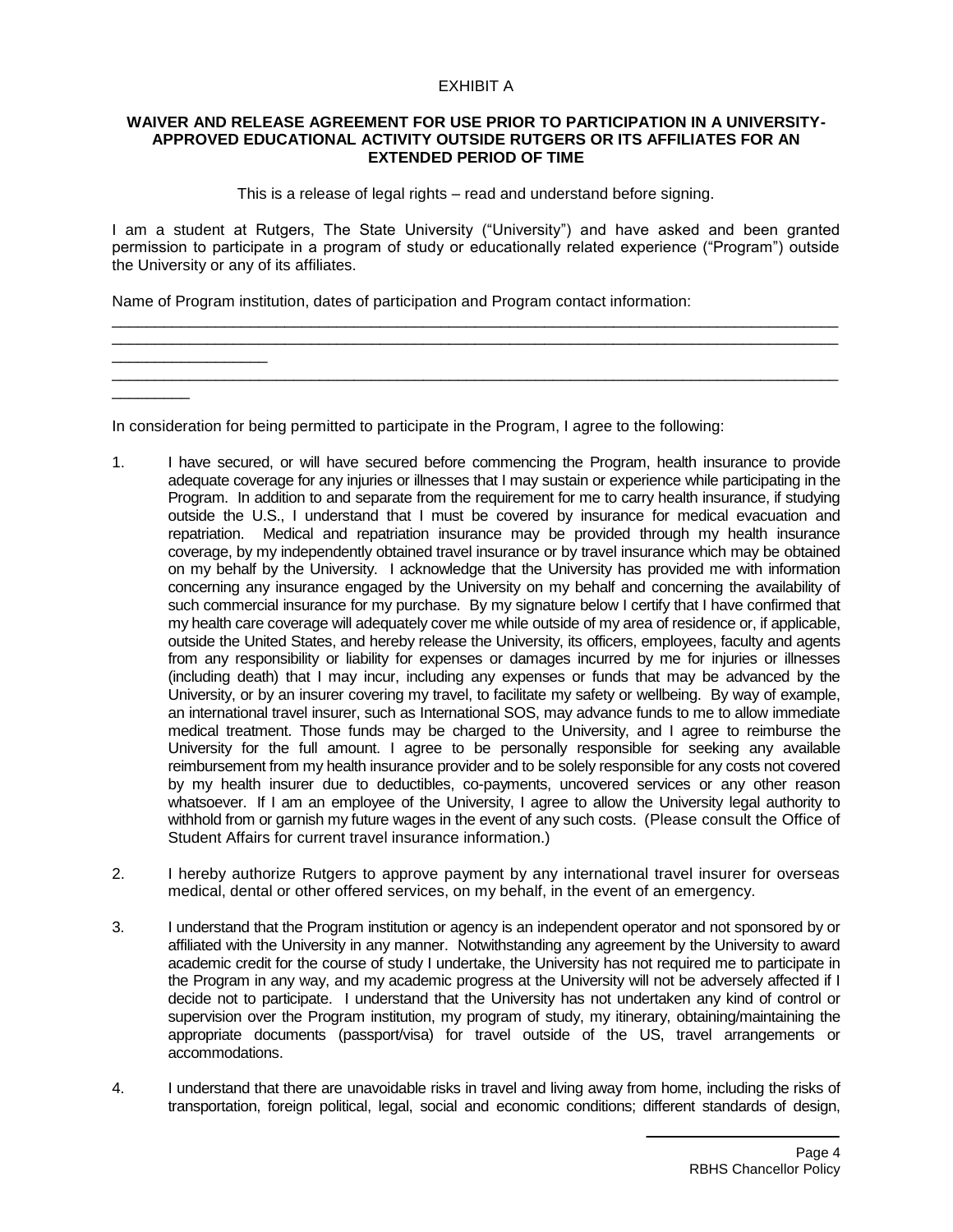safety and maintenance of buildings, public places and conveyances; local medical and weather conditions and other unanticipated risks. Knowing these risks, and in consideration of being permitted to participate in the Program, I hereby release and waive, on behalf of myself, my family, heirs and personal representative(s), any claims or potential claims whatsoever for any and all liability for harm, injury, damage, claims, demands, actions, causes of action, costs and expenses of any nature that I may have or that may accrue to me, arising out of or related to my participating in this Program. I further agree to save and hold harmless the University, its officers, employees, faculty and agents, from any claim made by me or my family or personal representative(s) arising out of and my participation in the Program and any travel I undertake in connection with it.

- 5. I will become informed of any recommendations or advisories issued by any United States governmental entity as to the risks of travel to and within my Program location. I will enroll in the State Department's "Smart Traveler Enrollment Program (STEP)" at [https://travelregistration.state.gov/ibrs/ui.](https://travelregistration.state.gov/ibrs/ui) This program allows me to enter information about the trip so the Department of State can assist me in an emergency and provide me routine information from the nearest US embassy or consulate. I will have the U.S. Department of State Citizens Emergency Center Assistance to Travelers phone number readily available and accessible when in the foreign country: (202) 647-5225. If notification of the local U.S. Embassy is suggested by the Department of State website, I agree to maintain such notification of my local contact information and any other suggested data.
- 6. I understand that each state and foreign country has its own laws and standards of acceptable conduct, and recognize that behavior which violates those laws or standards could harm the University, as well as my own health and safety. I will become informed of, and will abide by, all such laws and standards for the location of the Program and will assume the risk of any legal problems I may encounter with any government or controlling administration. The University is not responsible for providing any assistance under such circumstances.
- 7. I understand that I am required to monitor the U.S. Department of State and Centers for Disease Control websites for travel warnings, alerts or travel health warnings concerning any location in which I have obtained approval to participate in a Program. If a travel warning, alert or travel health warning is issued, I agree that I will immediately advise the University and that the approval will be revoked.
- 8. I understand that the University may engage travel insurance coverage which will provide assistance to me related to my safety and security before and during international travel. I agree that I will acquaint myself with the coverage and assistance offered. I agree that, if such travel insurance is in force, I am required to register requested information on the insurer's student travel information form so that the insurer and the University may locate and assist me in case of emergency occurring during my travels.
- 9. I agree that should any provision or aspect of this agreement be found to be unenforceable, all remaining provisions of the agreement will remain in full force and effect.
- 10. I represent that my agreement to the provisions herein is wholly voluntary, and further understand that, prior to signing this release. I have the right to consult with the advisor or attorney of my choice.
- 11. I agree that, should there be any dispute concerning my participation in the Program that would require the adjudication of a court of law, venue will lie in Essex County, New Jersey and that the laws of the State of New Jersey will govern.
- 12. This agreement represents my complete understanding with the University concerning the University's responsibility and liability for my participation in the Program, supersedes any previous or contemporaneous understandings I may have had with the University on this subject, whether written or oral, and cannot be changed or amended in any way without my written concurrence.
- 13. I represent that I am at least eighteen years of age, or, if not, that I have secured below the signature of my parent or guardian as well as my own.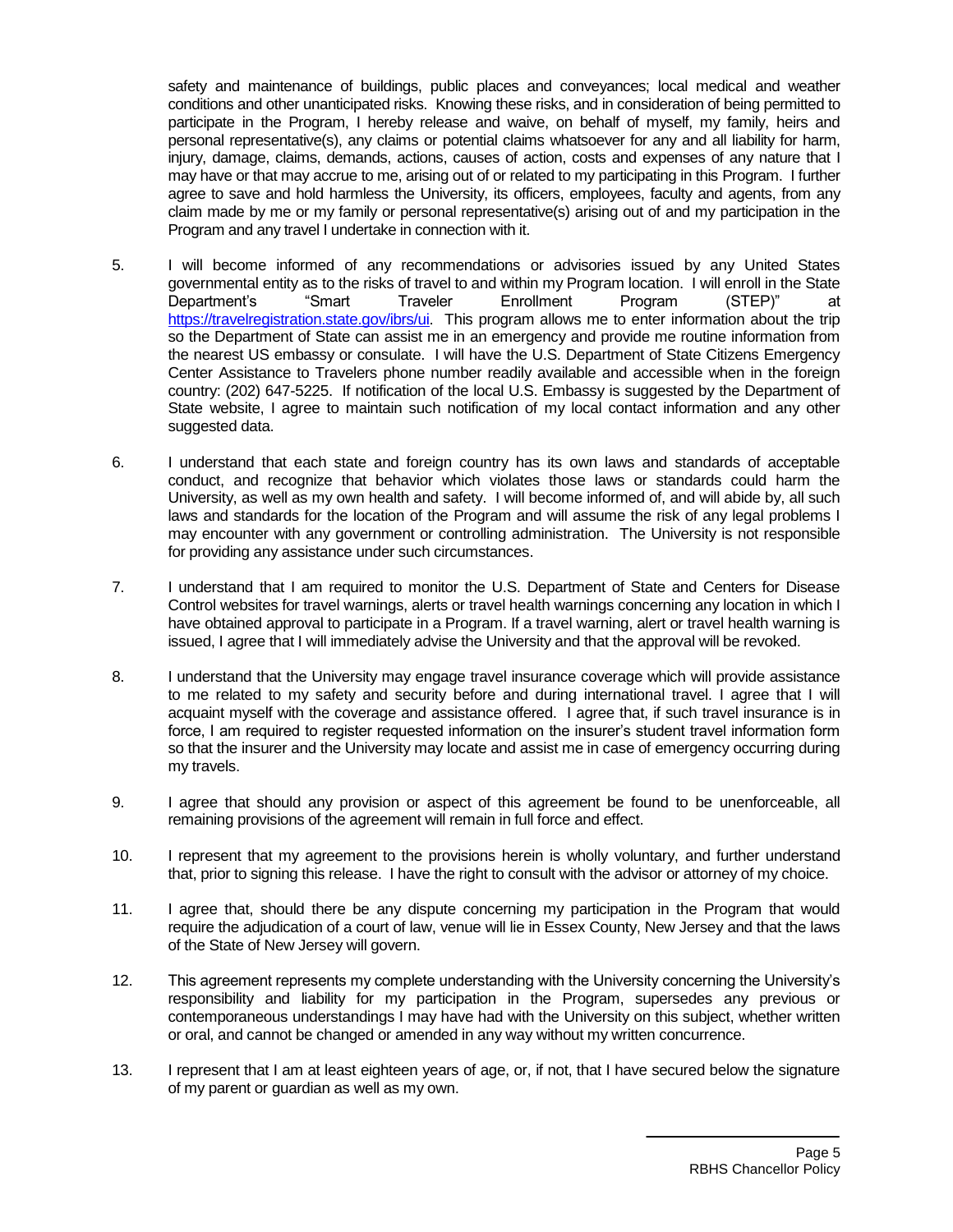# I HAVE CAREFULLY READ THIS RELEASE FORM BEFORE SIGNING IT.

| <b>Student Signature</b>                        | Date | Student Name (printed)            |
|-------------------------------------------------|------|-----------------------------------|
|                                                 |      |                                   |
| <b>School Official Signature</b>                | Date | School Official Name (printed)    |
|                                                 |      |                                   |
| Parent or Guardian Signature<br>(if applicable) | Date | Parent or Guardian Name (printed) |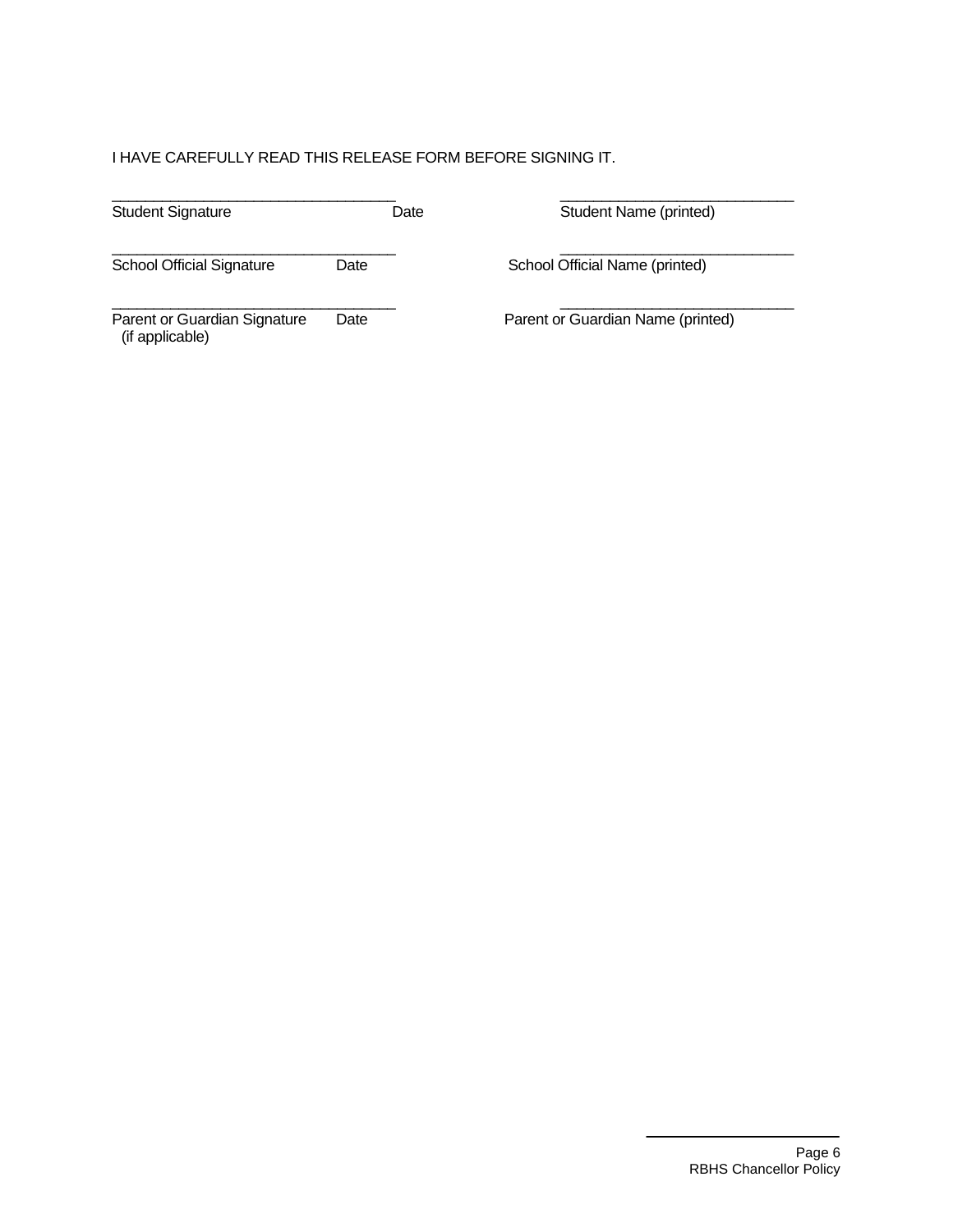#### EXHIBIT B

#### **WAIVER AND RELEASE AGREEMENT FOR USE PRIOR TO PARTICIPATION IN ONE OR MORE SHORT-TERM UNIVERSITY-APPROVED EDUCATIONAL ACTIVITIES OUTSIDE RUTGERS OR ITS AFFILIATES**

This is a release of legal rights – read and understand before signing.

I am a student at Rutgers, The State University of New Jersey (University") and may, during my enrollment at the University, participate in one or more educational or other related programs ("Program(s)") outside the University or its affiliates. In consideration for being permitted to participate in Program(s), I agree to the following:

- 1. I have secured, or will have secured before commencing the Program, health insurance to provide adequate coverage for any injuries or illnesses that I may sustain or experience while participating in the Program. In addition to and separate from the requirement for me to carry health insurance, if studying outside the U.S., I understand that I must be covered by insurance for medical evacuation and repatriation. Medical and repatriation insurance may be provided through my health insurance coverage, by my independently obtained travel insurance or by travel insurance which may be obtained on my behalf by the University. I acknowledge that the University has provided me with information concerning any insurance engaged by the Universitiy on my behalf and concerning the availability of such commercial insurance for my purchase. By my signature below I certify that I have confirmed that my health care coverage will adequately cover me while outside of my area of residence or, if applicable, outside the United States, and hereby release the University, its officers, employees, faculty and agents from any responsibility or liability for expenses or damages incurred by me for injuries or illnesses (including death) that I may incur, including any expenses or funds that may be advanced by the University, or by an insurer covering my travel, to facilitate my safety or wellbeing. By way of example, an international travel insurer, such as International SOS, may advance funds to me to allow immediate medical treatment. Those funds may be charged to the University, and I agree to reimburse the University for the full amount. I agree to be personally responsible for seeking any available reimbursement from my health insurance provider and to be solely responsible for any costs not covered by my health insurer due to deductibles, co-payments, uncovered services or any other reason whatsoever. If I am an employee of Rutgers, I agree to allow the University legal authority to withhold from or garnish my future wages in the event of any such costs. (Please consult the Office of Student Affairs for current travel insurance information.)
- 2. I hereby authorize Rutgers to approve payment by any international travel insurer for overseas medical, dental or other offered services, on my behalf, in the event of an emergency.
- 3. I understand that all Program(s) institutions or agencies are independent operators and not sponsored by or affiliated with the University in any manner. Notwithstanding any agreement by the University to award academic credit for the course of study I undertake, the University has not required me to participate in the Program(s) in any way, and my academic progress at the University will not be adversely affected if I decide not to participate. I understand that the University has not undertaken any kind of control or supervision over any Program(s) institution, my Program(s) of study, my itinerary, obtaining/maintaining the appropriate documents (passport/visa) for travel outside of the US, travel arrangements or accommodations.
- 4. I understand that there are unavoidable risks in travel, lodging and living away from home, including the risks of transportation, foreign political, legal, social and economic conditions; different standards of design, safety and maintenance of buildings, public places and conveyances; local medical and weather conditions and other unanticipated risks. Knowing these risks, and in consideration of being permitted to participate in the Program(s), I hereby release and waive, on behalf of myself, my family, heirs and personal representative(s), any claims or potential claims whatsoever for any and all liability for harm, injury, damage, claims, demands, actions, causes of action, costs and expenses of any nature that I may have or that may accrue to me, arising out of or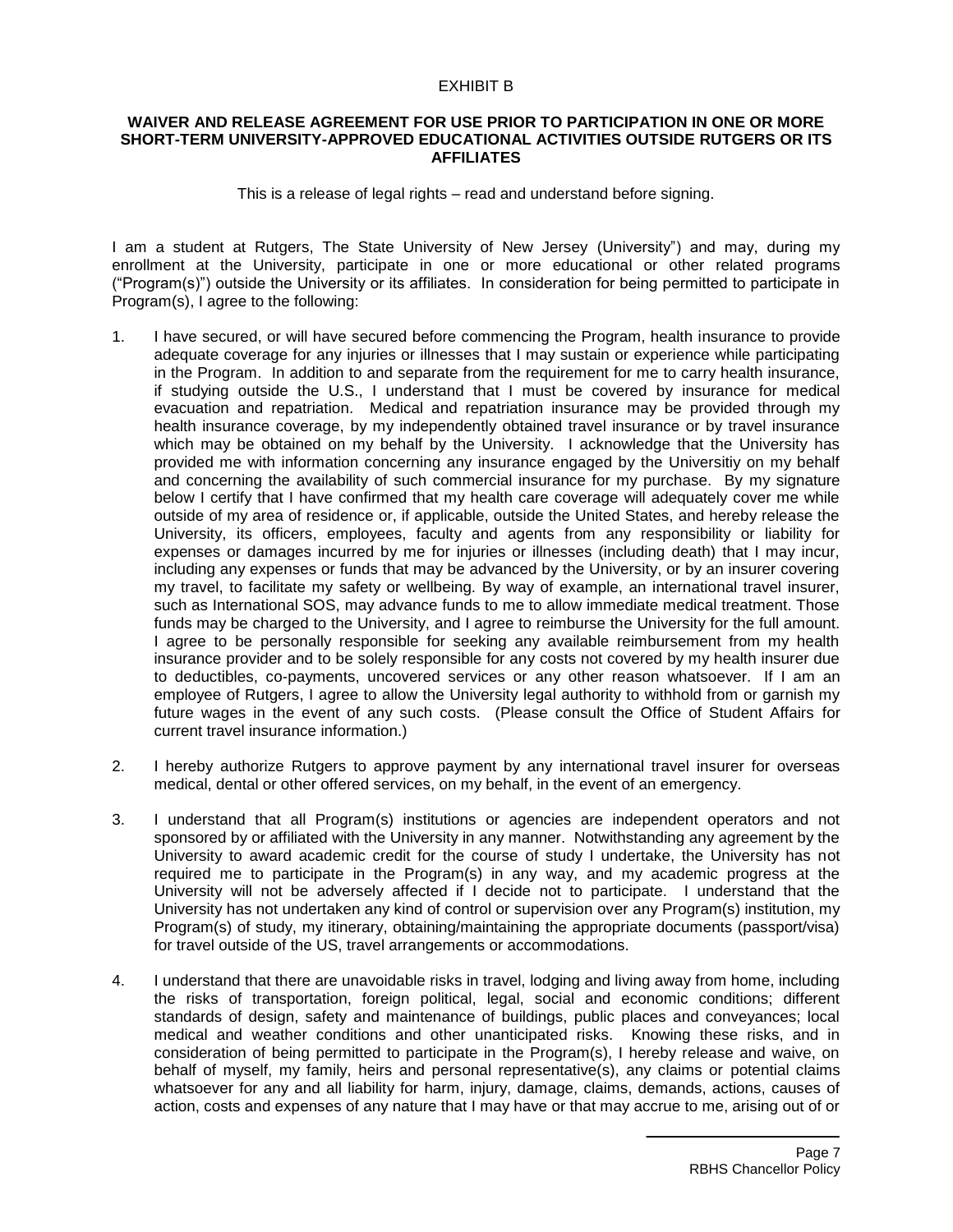related to my participating in any Program(s). I further agree to save and hold harmless the University, its officers, employees, faculty and agents, from any claim made by me or my family or personal representative(s) arising out of and my participation in any Program(s) and any travel I undertake in connection with it.

- 5. I will become informed of any recommendations or advisories issued by any United States governmental entity as to the risks of travel to and within my Program(s) location. I will enroll in the State Department's "Smart Traveler Enrollment Program (STEP)" at [https://travelregistration.state.gov/ibrs/ui.](https://travelregistration.state.gov/ibrs/ui) This program allows me to enter information about the trip so the Department of State can assist me in an emergency and provide me routine information from the nearest US embassy or consulate. I will have the U.S. Department of State Citizens Emergency Center Assistance to Travelers phone number readily available and accessible when in the foreign country: (202) 647-5225. If notification of the local U.S. Embassy is suggested by the Department of State website, I agree to maintain such notification of my local contact information and any other suggested data.
- 6. I understand that each state and foreign country has its own laws and standards of acceptable conduct, and recognize that behavior which violates those laws or standards could harm the University, as well as my own health and safety. I will become informed of, and will abide by, all such laws and standards for the location of any Program(s) and will assume the risk of any legal problems I may encounter with any government or controlling administration. The University is not responsible for providing any assistance under such circumstances.
- 7. I understand that I am required to monitor the U.S. Department of State and Centers for Disease Control websites for travel warnings, alerts or travel health warnings concerning any location in which I have obtained approval to participate in a Program. If a travel warning, alert or travel health warning is issued, I agree that I will immediately advise the University and that the approval will be revoked.
- 8. I understand that the University may engage travel insurance coverage which will provide assistance to me related to my safety and security while on international travel. I agree that I will acquaint myself with the coverage and assistance offered. I agree that, if such travel insurance is in force, I am required to register requested information on the insurer's student travel information form so that the insurer and the University may locate and assist me in case of emergency occurring during my travels. (Please consult the Office of Student Affairs for current travel insurance information.)
- 9. I agree that should any provision or aspect of this agreement be found to be unenforceable, all remaining provisions of the agreement will remain in full force and effect.
- 10. I represent that my agreement to the provisions herein is wholly voluntary, and further understand that, prior to signing this Release, I have the right to consult with the advisor or attorney of my choice.
- 11. I agree that, should there be any dispute concerning my participation in any Program(s) that would require the adjudication of a court of law, venue will lie in Essex County, New Jersey and that the laws of the State of New Jersey will govern.
- 12. This agreement represents my complete understanding with the University concerning the University's responsibility and liability for my participation in any Program(s), including any number of Program(s) I may undertake during my enrollment, and that it supersedes any previous or contemporaneous understandings I may have had with the University on this subject, whether written or oral, and cannot be changed or amended in any way without my written concurrence.
- 13. I represent that I am at least eighteen years of age, or, if not, that I have secured below the signature of my parent or guardian as well as my own.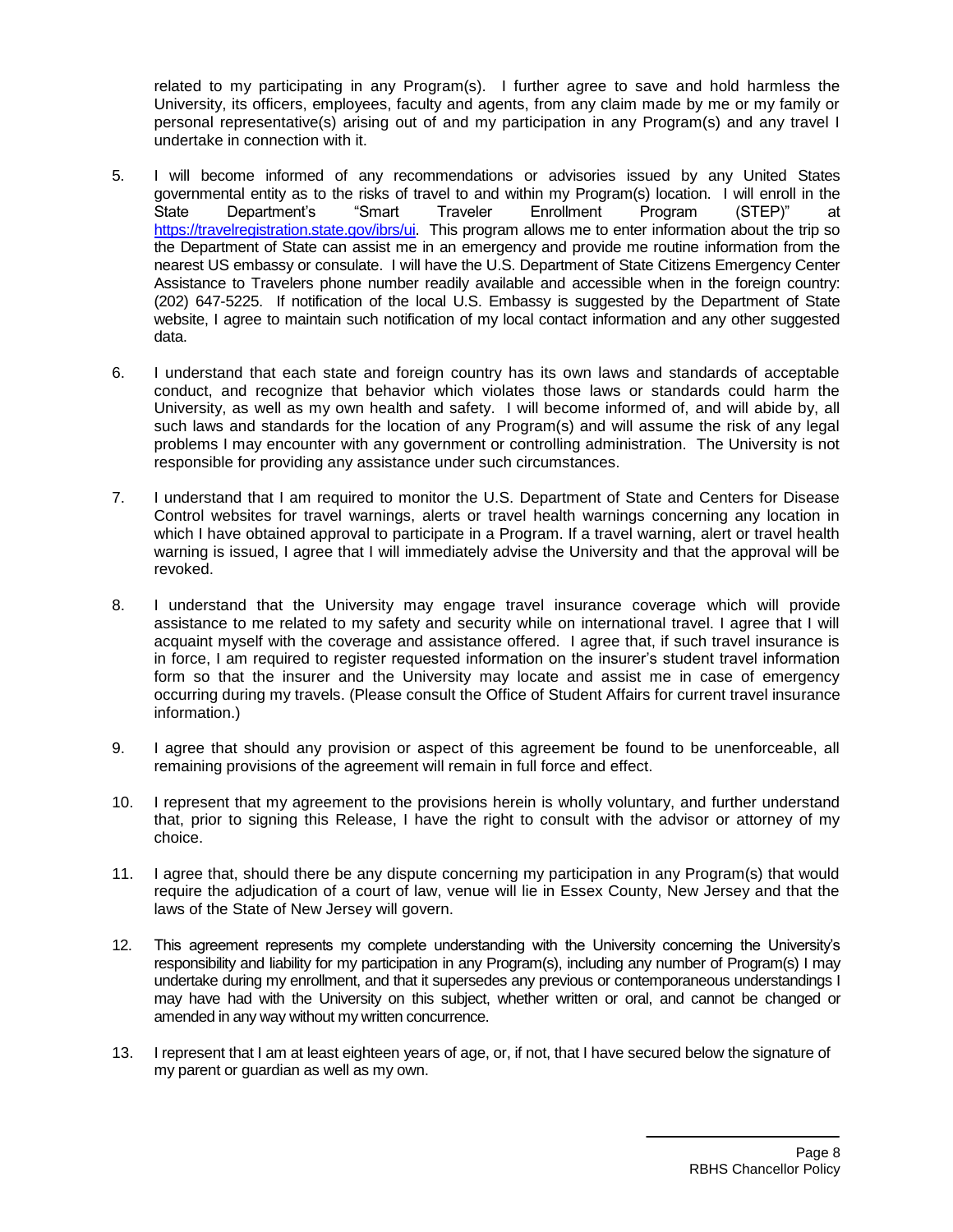# I HAVE CAREFULLY READ THIS RELEASE FORM BEFORE SIGNING IT.

| <b>Student Signature</b> | )ate | Student Name (printed) |
|--------------------------|------|------------------------|

\_\_\_\_\_\_\_\_\_\_\_\_\_\_\_\_\_\_\_\_\_\_\_\_\_\_\_\_\_\_\_\_\_ \_\_\_\_\_\_\_\_\_\_\_\_\_\_\_\_\_\_\_\_\_\_\_\_\_\_\_\_\_ School Official Signature Date Date School Official Name (printed)

Parent or Guardian Signature Date Parent or Guardian Name (printed) (if applicable)

\_\_\_\_\_\_\_\_\_\_\_\_\_\_\_\_\_\_\_\_\_\_\_\_\_\_\_\_\_\_\_\_\_\_ \_\_\_\_\_\_\_\_\_\_\_\_\_\_\_\_\_\_\_\_\_\_\_\_\_\_\_\_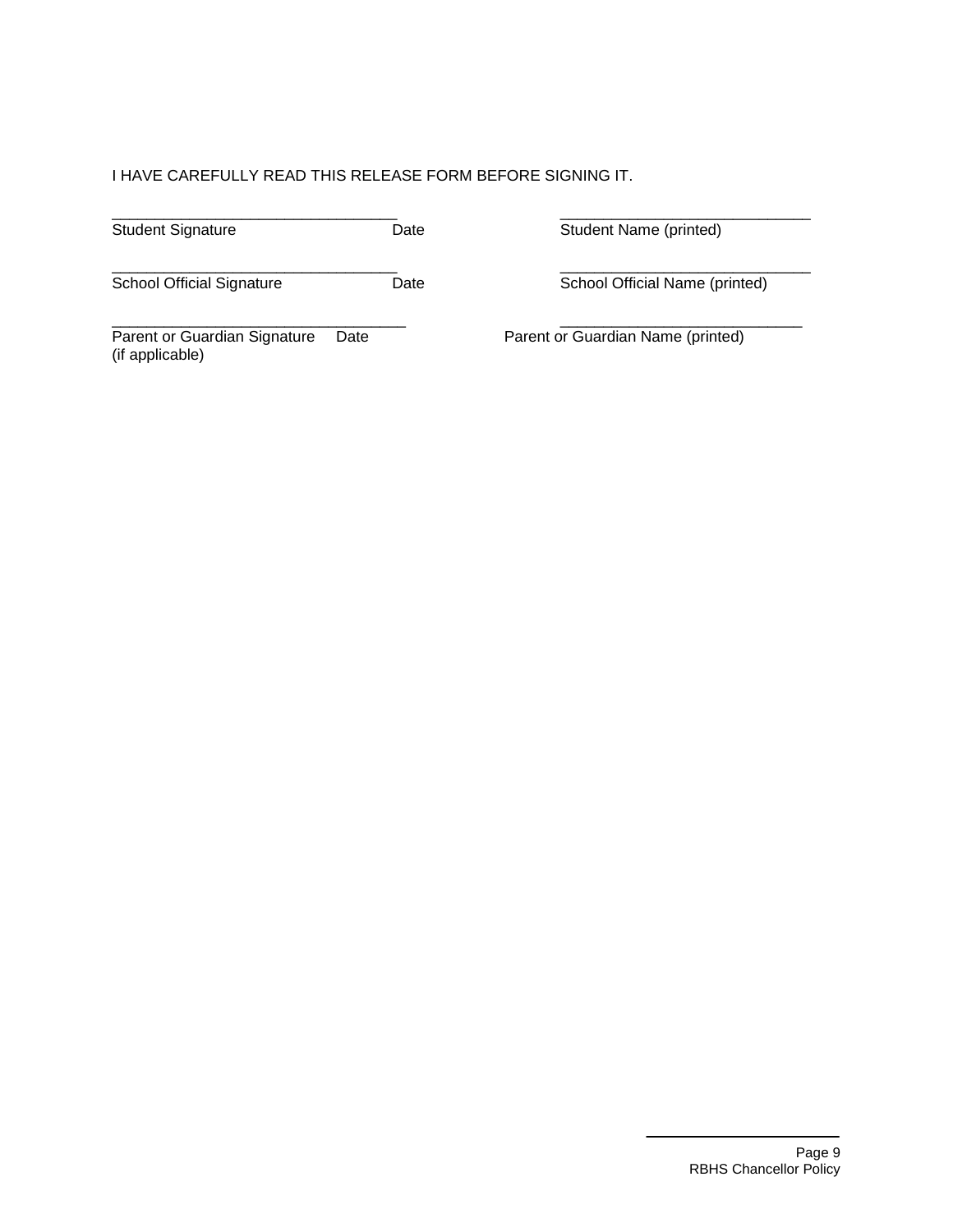# **WAIVER AND RELEASE FOR STUDY OUTSIDE RUTGERS OR ITS AFFILIATES**

(For Inclusion in Catalog and/or Student Handbook. This Statement Does Not Eliminate the Need for Students to Sign Waiver Forms).

Students at Rutgers Biomedical and Health Sciences may request permission to participate in a program of study or other educationally related experiences ("Program") outside the University or its affiliates. In consideration for being permitted to participate in a non-affiliated Program, students accept the following responsibilities and risks:

- 1. Before commencing the Program, the student must secure health insurance to provide adequate coverage for any injuries or illnesses sustained or experienced while participating in the Program. In addition to and separate from the requirement to carry health insurance, if studying outside the U.S., the insurance policy must include, but not be limited to, coverage for medical evacuation and repatriation. Medical and repatriation insurance may be provided through the student's own health insurance coverage, by independently obtained travel insurance or by travel insurance which may be obtained by the University. The University will provide students with information concerning the availability of such commercial insurance for purchase. Students must confirm that their health care coverage will adequately cover them while outside of their area of residence or, if applicable, outside the United States, and release the University, its officers, employees, faculty and agents from any responsibility or liability for expenses or damages incurred for injuries or illnesses (including death) that may occur, including any expenses or funds that may be advanced by the University, or by an insurer covering travel, to facilitate the student's safety or wellbeing. By way of example, an international travel insurer, such as International SOS, may advance funds to allow immediate medical treatment. Those funds may be charged to the University, and the student must agree to reimburse the University for the full amount. Student must agree to be personally responsible for seeking any available reimbursement from the health insurance provider and to be solely responsible for any costs not covered by the health insurer due to deductibles, co-payments, uncovered services or any other reason whatsoever. If an employee of Rutgers, employee must agree to allow the University legal authority to withhold from or garnish my future wages in the event of any such costs.
- 2. Student/employee is required to authorize Rutgers to approve payment by any international travel insurer for overseas medical, dental or other offered services in the event of an emergency.
- 3. Non-affiliated Program institutions or agencies are independent operators and not sponsored or administered by the University in any manner. Notwithstanding any agreement by the University to award academic credit for a course of study, the University does not require students to participate in such Programs in any way, and academic progress at the University will not be adversely affected by a decision not to participate. The University does not undertake any kind of control or supervision over Program institutions, or a student's program of study, itinerary, obtaining/maintaining the appropriate documents (passport/visa) for travel outside of the US, travel arrangements or accommodations.
- 4. There are unavoidable risks in travel and living away from home, including the risks of transportation, foreign political, legal, social and economic conditions; different standards of design, safety and maintenance of buildings, public places and conveyances; local medical and weather conditions and other unanticipated risks. Knowing these risks, and in consideration of being permitted to participate in the Program, students release and waive, on behalf of them, their family, heirs and personal representative(s), any claims or potential claims whatsoever for any and all liability for harm, injury, damage, claims, demands, actions, causes of action, costs and expenses of any nature that they may have or that may accrue to them, arising out of or related to participation in the Program. Students further agree to save and hold harmless the University, its officers, employees, faculty and agents, from any claim made by them or their family or personal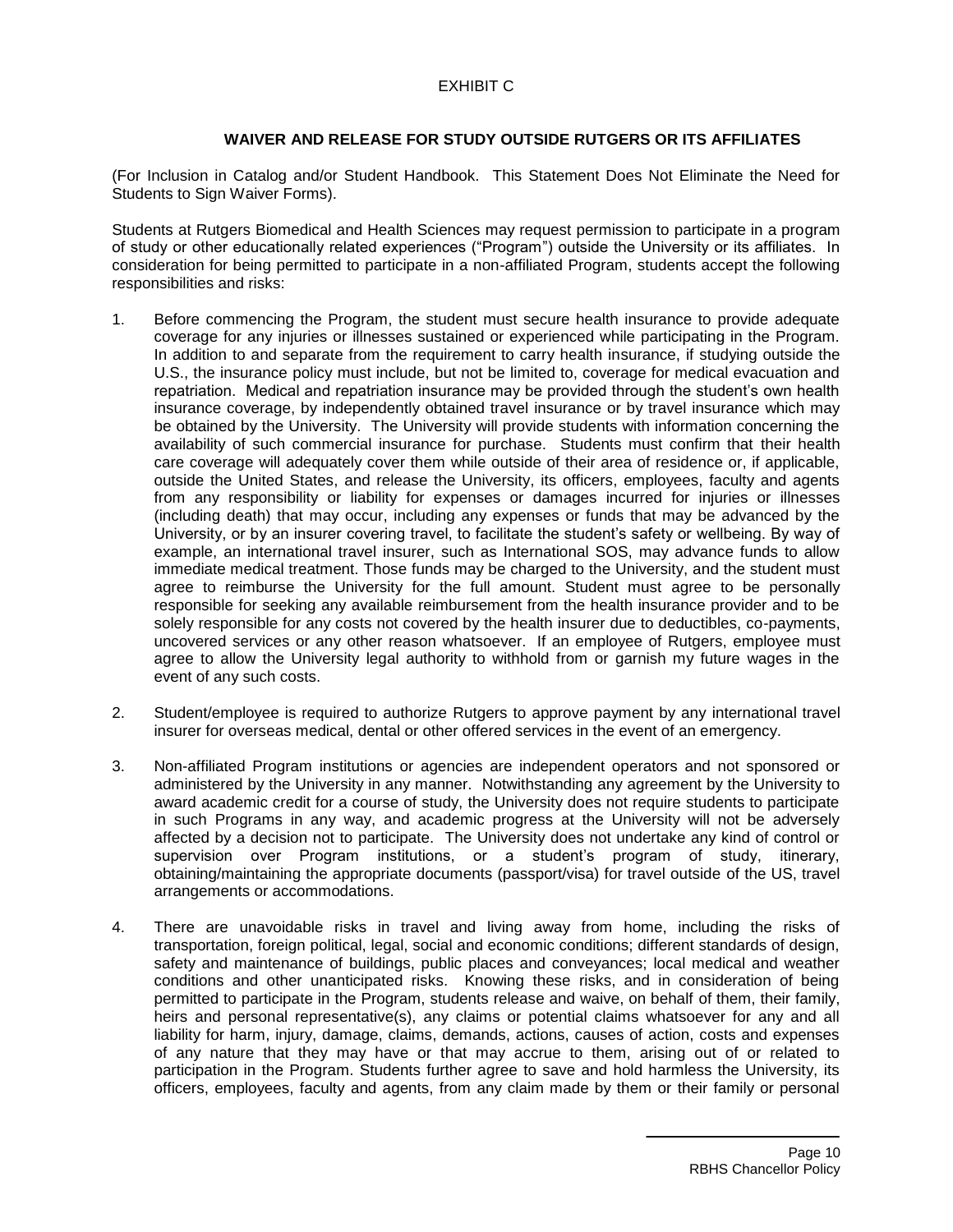representative(s) arising out of participation in the Program and any travel undertaken in connection with it.

- 5. Students are required to become informed of any recommendations or advisories issued by any United States governmental entity as to the risks of travel to and within Program locations. Students are also required to monitor the U.S. Department of State and Centers for Disease Control websites for travel warnings, alerts or travel health warnings concerning any location in which they have obtained approval to participate in a Program. If a travel warning, alert or travel health warning is issued, students are required to immediately advise the University and that the approval will be revoked. Travelers will enroll in the State Department's "Smart Traveler Enrollment Program (STEP)" at [https://travelregistration.state.gov/ibrs/ui.](https://travelregistration.state.gov/ibrs/ui) This program allows the traveler to enter information about the trip so the Department of State can assist in an emergency and provide routine information from the nearest US embassy or consulate. In addition, all travelers should have the U.S. Department of State Citizens Emergency Center Assistance to Travelers phone number readily available and accessible to them when in the foreign country: (202) 647-5225. If notification of the local U.S. Embassy is suggested by the Department of State website, students agree to maintain such notification of their local contact information and any other suggested data.
- 6. The University may engage travel insurance coverage which will provide assistance to students related to their safety and security while on international travel. Students are required to acquaint themselves with the coverage and assistance offered and are required to register requested information on the insurer's student travel information form so that the insurer and the University may locate and assist the student in case of emergency occurring during international travels. (Please consult the Office of Student Affairs for current travel insurance information.)
- 7. Students must recognize that each state and foreign country has its own laws and standards of acceptable conduct, and recognize that behavior which violates those laws or standards could harm the University, as well as the student's own health and safety. Students are required to become informed of, and will abide by, all such laws and standards for the location of the Program and will assume the risk of any legal problems encountered with any government or controlling administration. The University is not responsible for providing any assistance under such circumstances.

ANY STUDENT WHO PARTICIPATES IN A PROGRAM OUTSIDE THE UNIVERSITY OR ITS AFFILIATES ACCEPTS THE ABOVE LIMITATIONS AND REQUIREMENTS AND ANY OTHER RELATED PROCEDURES ESTABLISHED BY THE UNIVERSITY.